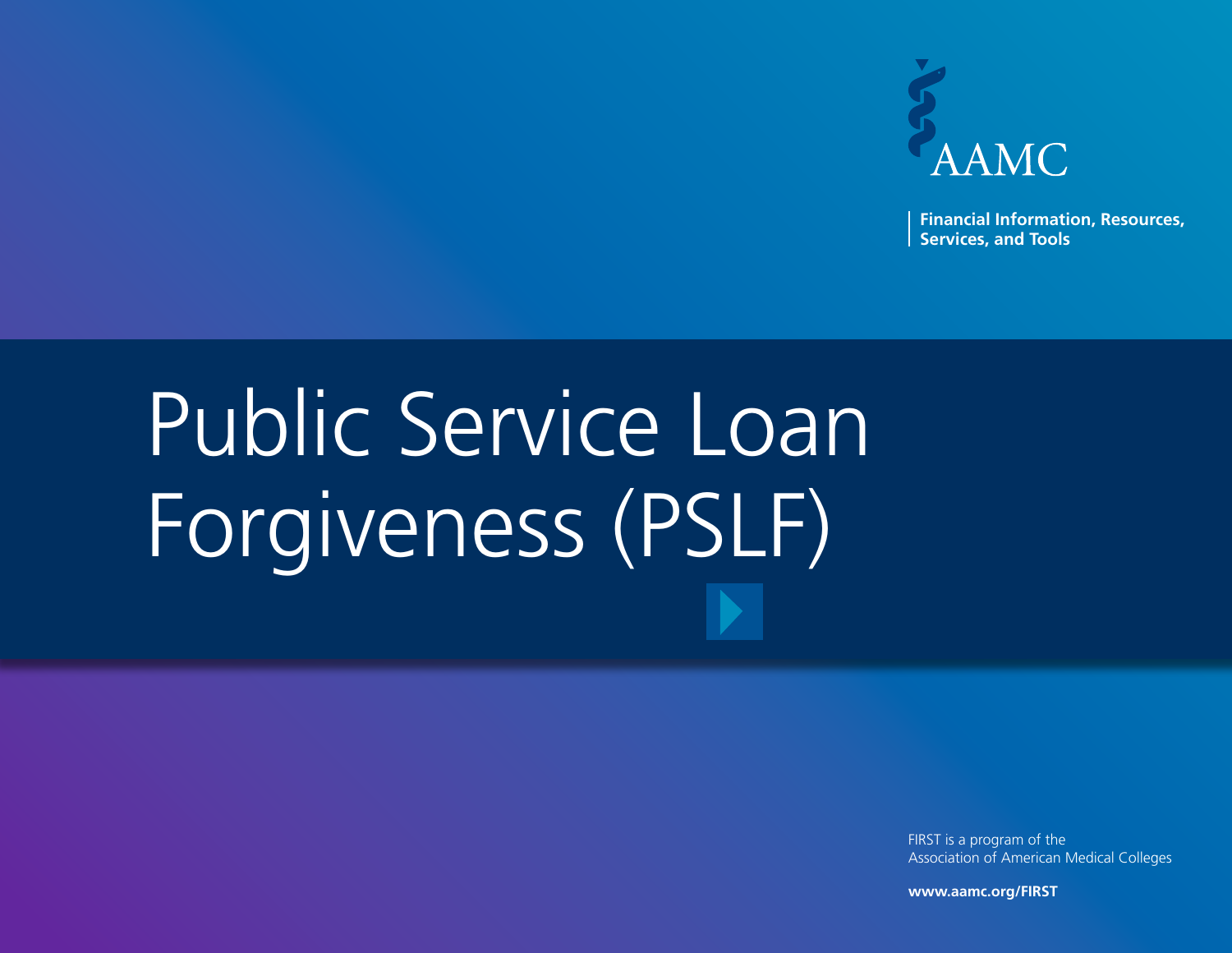

#### Dear Student,

**Congratulations!** When you graduate from medical school, or when you are no longer enrolled at least half-time, your (eligible) federal students loans will go into a grace period (generally six to nine months). After the grace period ends, you will need to choose to either postpone loan payments or select a repayment plan. If you have loans that do not qualify for a grace period, you will need to contact your servicer(s) to discuss options.

If you are thinking about going into public service, you may be eligible for the Public Service Loan Forgiveness (PSLF) program. This e-book explains the PSLF program, eligibility requirements, and the steps you will need to take to ensure eligibility for the PSLF program.

You can also find more helpful resources on the AAMC's Financial Information, Resources, Services, and Tools [\(FIRST\)](https://www.aamc.org/services/first/) website, which is designed to help you understand financial aid, manage your loans, and prepare for life's everyday financial decisions.

Be sure to check out these resources from FIRST:

- [Medloans® Organizer and Calculator \(MLOC\)](https://www.aamc.org/services/first/medloans/)—Currently enrolled medical students, graduates, and medical school administrators at LCME-accredited U.S. medical schools have FREE premium access to MLOC, a calculator designed specifically to help securely organize and track student loans and calculate potential repayment scenarios.
- [Financial Aid Fact Sheet](https://www.aamc.org/services/first/first_factsheets/)s—FREE, easy-to-read, and downloadable articles designed to answer a variety of questions about paying for medical school, the financial aid process, and types of available loans, as well as potential loan forgiveness and repayment assistance programs.
- [SALT](https://www.saltmoney.org/register/index.html?WT.mc_id=PA-AAMC-V&oe=444462&br=00)™—FREE access to resources about budgeting, money management, credit, and other practical financial information. [Sign up](https://www.saltmoney.org/register/index.html?WT.mc_id=PA-AAMC-V&oe=444462&br=00) for a SALT account today!

Now is the time to tap into a wealth of information to help you manage your finances. The more financial knowledge you acquire today, the better equipped you will be to make financial decisions tomorrow and beyond. Visit the FIRST website at **aamc.org/FIRST**, and follow us on Twitter ([@aamcfirst\)](https://twitter.com/aamcfirst) and Facebook [\(AAMCFIRST\)](https://www.facebook.com/AAMCFIRST).

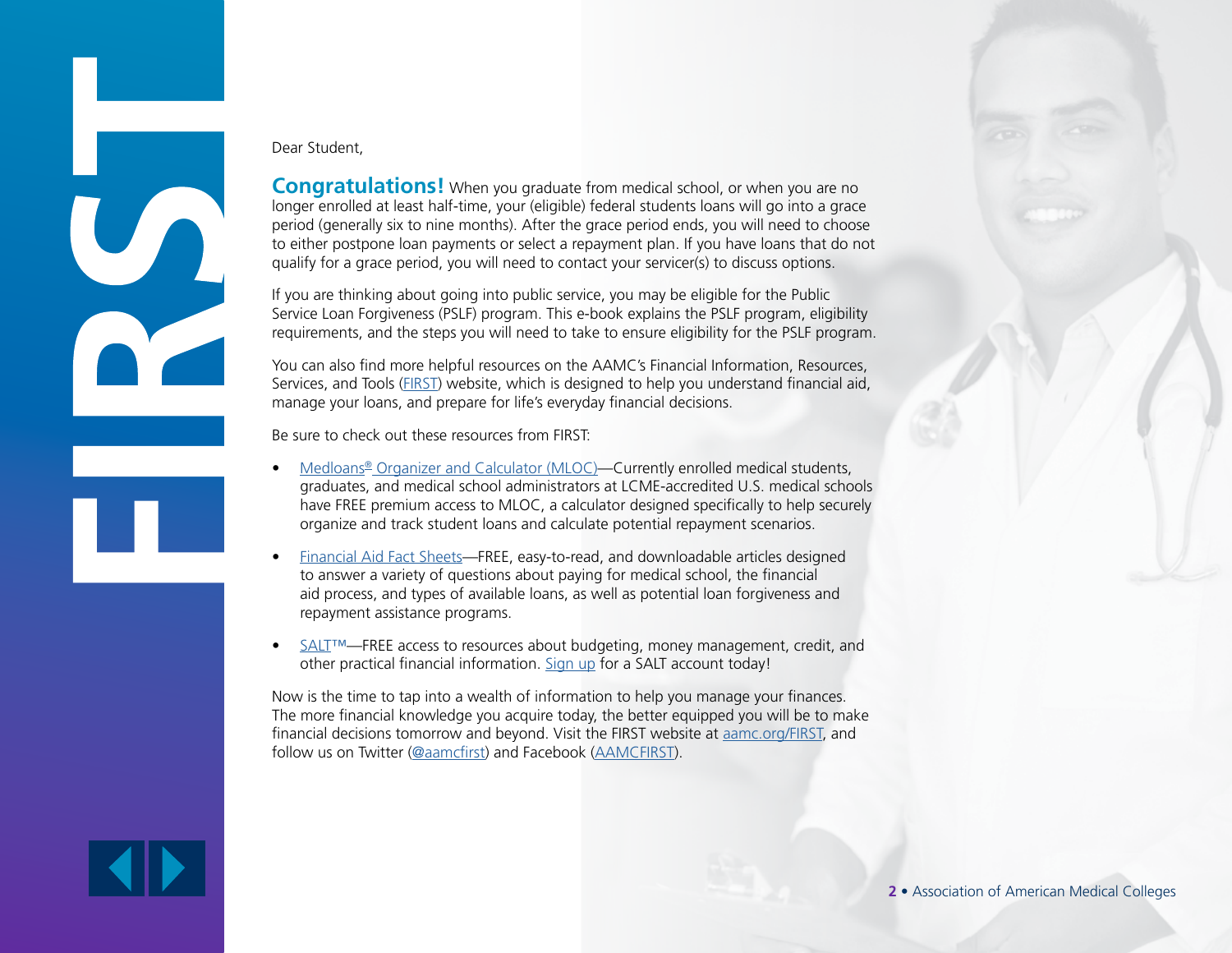## **CONTENTS**

| What Is Public Service Loan Forgiveness?                        |   |
|-----------------------------------------------------------------|---|
| What Are the Eligibility Requirements?                          |   |
| Does My Residency Program Qualify as a Public Service Position? |   |
| What Steps Should I Take to Help Ensure Eligibility for PSLF?   | 8 |



© 2015 by Association of American Medical Colleges. All rights reserved. **3** • Association of American Medical Colleges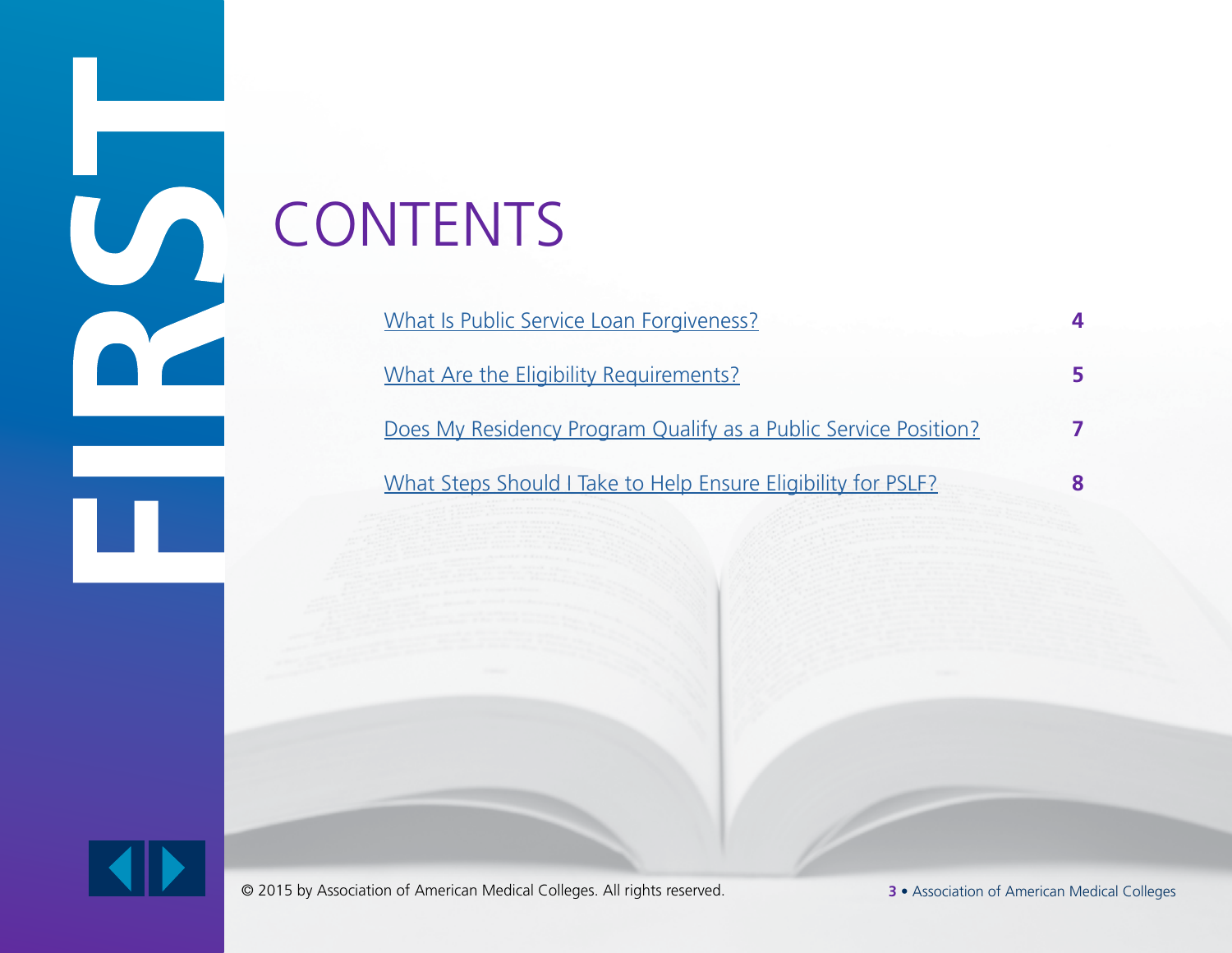## <span id="page-3-0"></span>**WHAT IS PUBLIC SERVICE LOAN FORGIVENESS (PSLF)?**

The Public Service Loan Forgiveness (PSLF) program is a federal program intended to encourage individuals to enter and continue to work in full-time public service jobs after graduation. If you are thinking about working in a public service position (which includes federal, state, or local government and not-for-profit organizations), the PSLF program is a great opportunity to provide service, and in return, qualify for loan forgiveness.

The program provides forgiveness for the remaining balance (principal and interest) on your **eligible Direct Loans** after you have worked for a qualifying public service employer, while making 120 qualifying monthly payments.

Find out more in this e-book about the eligibility requirements, how you can maximize forgiveness under PSLF, and the steps you should take to participate in PSLF.

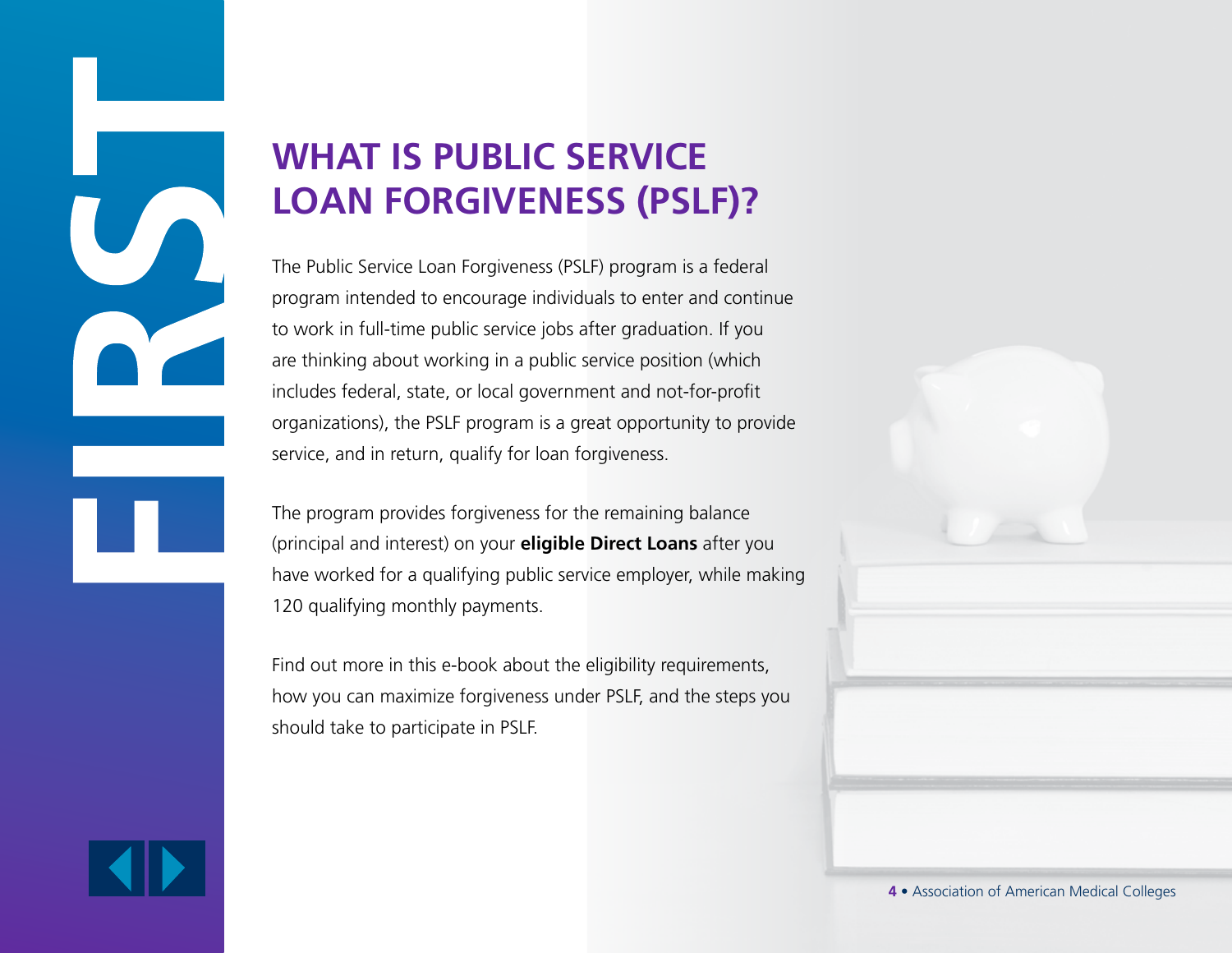### <span id="page-4-0"></span>**WHAT ARE THE ELIGIBILITY REQUIREMENTS?**

A borrower must meet three requirements in order to be eligible for PSLF.

#### **1. HAVE ELIGIBLE LOANS**

- Direct Loans
	- o Subsidized and Unsubsidized
	- o PLUS Loans
	- o Consolidation Loans
- Other federal loans may be eligible if they are consolidated into a Direct Consolidation Loan (for example, Perkins Loans and FFEL Loans)

#### **2. MAKE QUALIFYING PAYMENTS**

- Only payments made after October 1, 2007, qualify for PSLF
- Must make 120 on-time monthly payments, which means the payment cannot be received more than 15 days after the due date
- Payments must be full, monthly, scheduled payments (you cannot "pay ahead")
- Payments qualify as long as they are made when your loans are in good standing and you are working full time for a qualifying employer

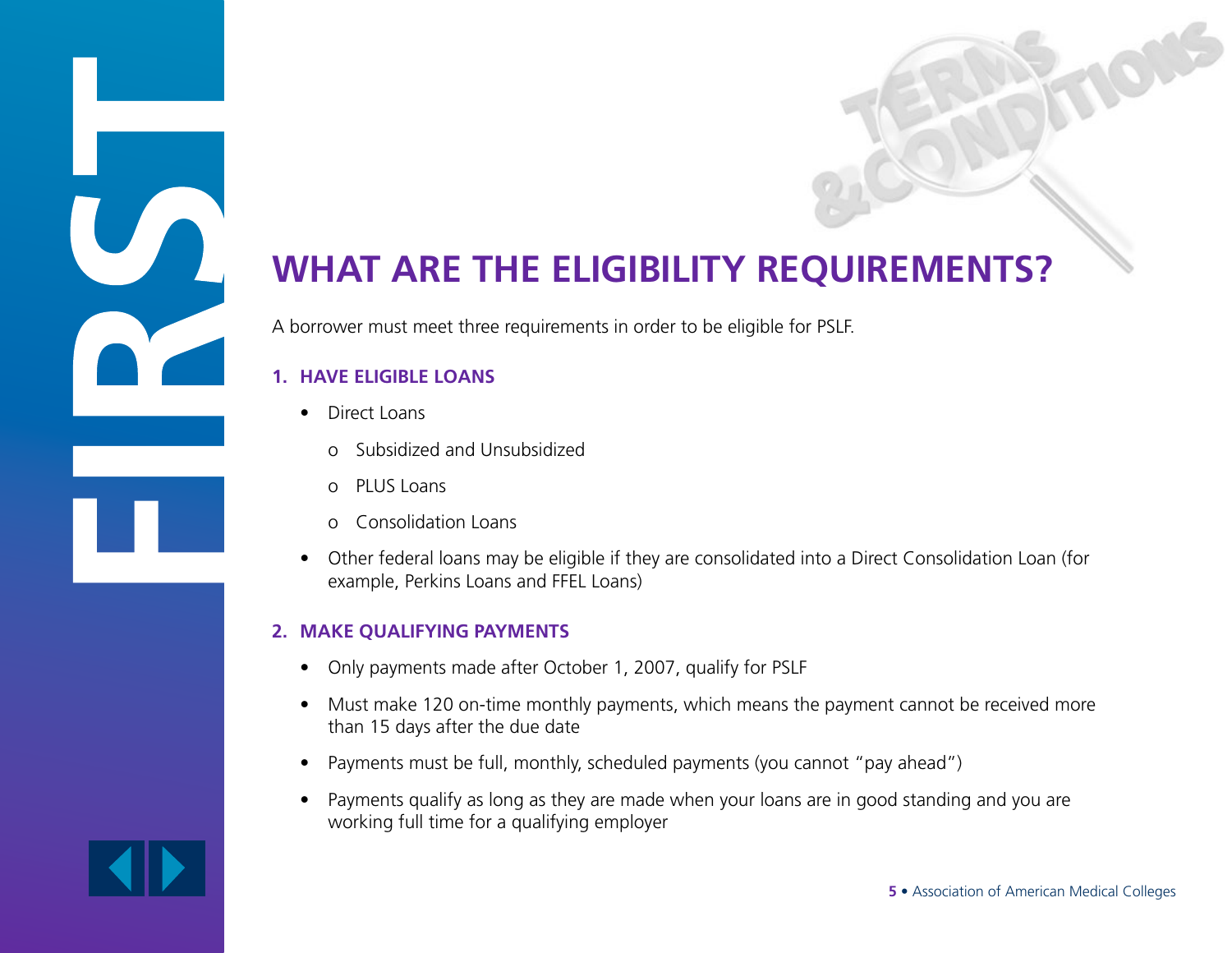- 
- Must be enrolled in an eligible repayment plan:
	- o Standard Repayment (or a plan in which the payment is not less than the monthly amount required under the 10-year Standard Repayment Plan)
	- o Income-Contingent Repayment (ICR)
	- o Income-Based Repayment (IBR)
	- o Pay As You Earn Repayment (PAYE)

#### **3. MEET EMPLOYMENT REQUIREMENTS**

- Must be employed full time (at least 30 hours per week)
- Part-time employment with multiple employers may qualify if you work a combined average of 30 hours per week
- Work for an employer that is tax-exempt by the IRS and qualifies as a  $501(c)(3)$  (may include federal, state, or local government agencies and organizations)
	- o Certain private not-for-profit employers may qualify if they provide a specified public service

**For more detailed information, visit the Federal Student Aid website at [studentaid.ed.gov/publicservice.](https://studentaid.ed.gov/sa/repay-loans/forgiveness-cancellation/public-service)**

**TIP:** To maximize forgiveness under the PSLF program, you should repay your loans under one of the [income-driven repayment plan](https://studentaid.ed.gov/repay-loans/understand/plans/income-driven)s (Income-Based Repayment [IBR], Pay As You Earn Repayment [PAYE], or the Income-Contingent Repayment [ICR]) that qualifies for PSLF. These repayment plans require smaller monthly payments, resulting in a longer repayment period, which means you'll likely have a balance that can be forgiven when you qualify for PSLF after you've made your 120th payment.

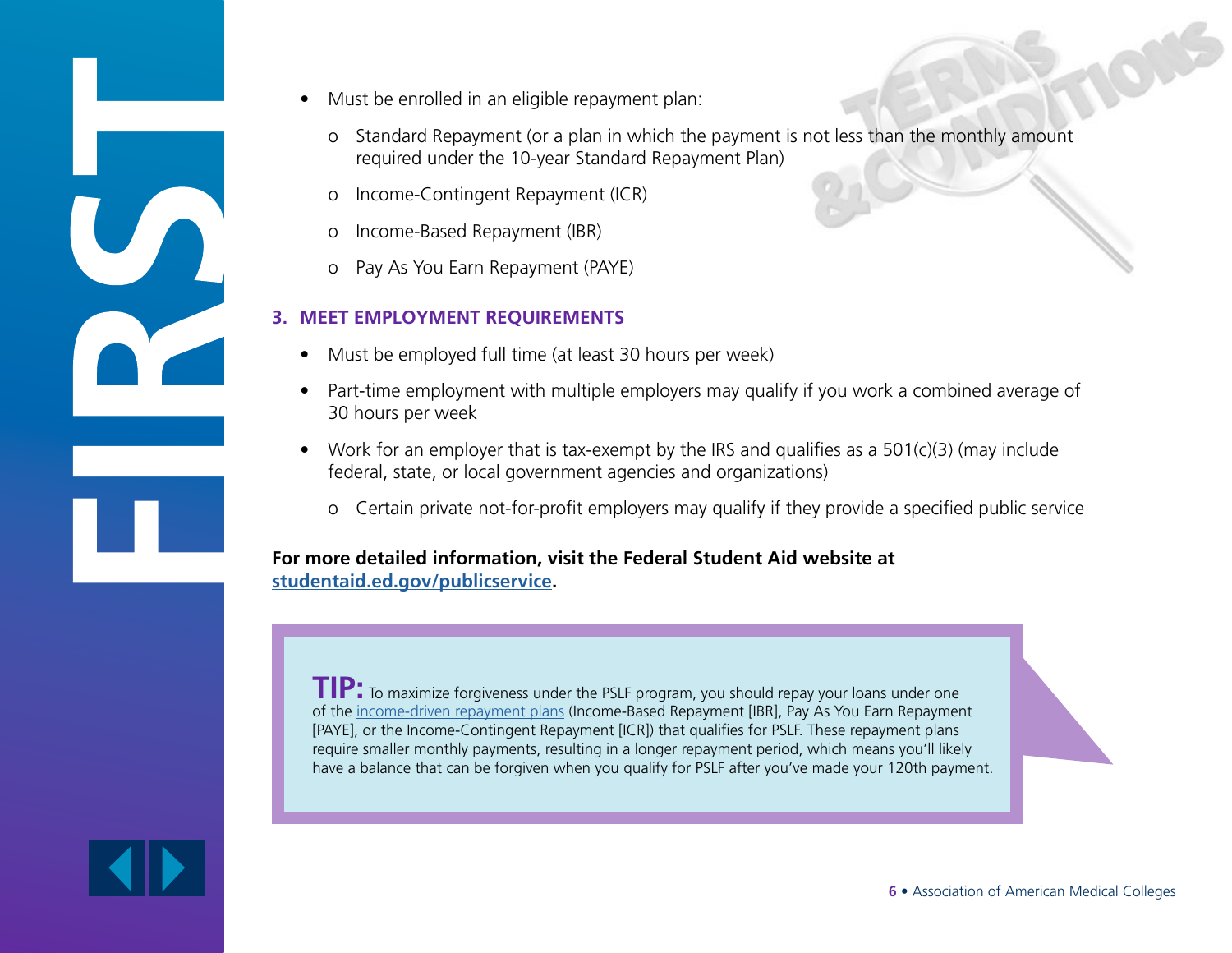## <span id="page-6-0"></span>**DOES MY RESIDENCY PROGRAM QUALIFY AS A PUBLIC SERVICE POSITION?**

"Qualifying public service positions" include work in  $501(c)(3)$  nonprofit organizations and most medical schools and teaching hospitals. Sample fields include:

- Emergency management
- Government
- Military service (active duty)
- Public safety
- Public health
- And more

To verify employer eligibility, you can contact **[FedLoan Servicing](http://www.myfedloan.org/pslf)** (the servicer responsible for PSLF requests) or submit the [Employment Certification Form](http://www.myfedloan.org/manage-account/loan-forgiveness-discharge-programs/public-service-loan-forgiveness.shtml) (ECF).

Additionally, you can find more information on the [Federal Student Aid](https://studentaid.ed.gov/repay-loans/forgiveness-cancellation/public-service#what-is-a-qualifying) website.



**7** • Association of American Medical Colleges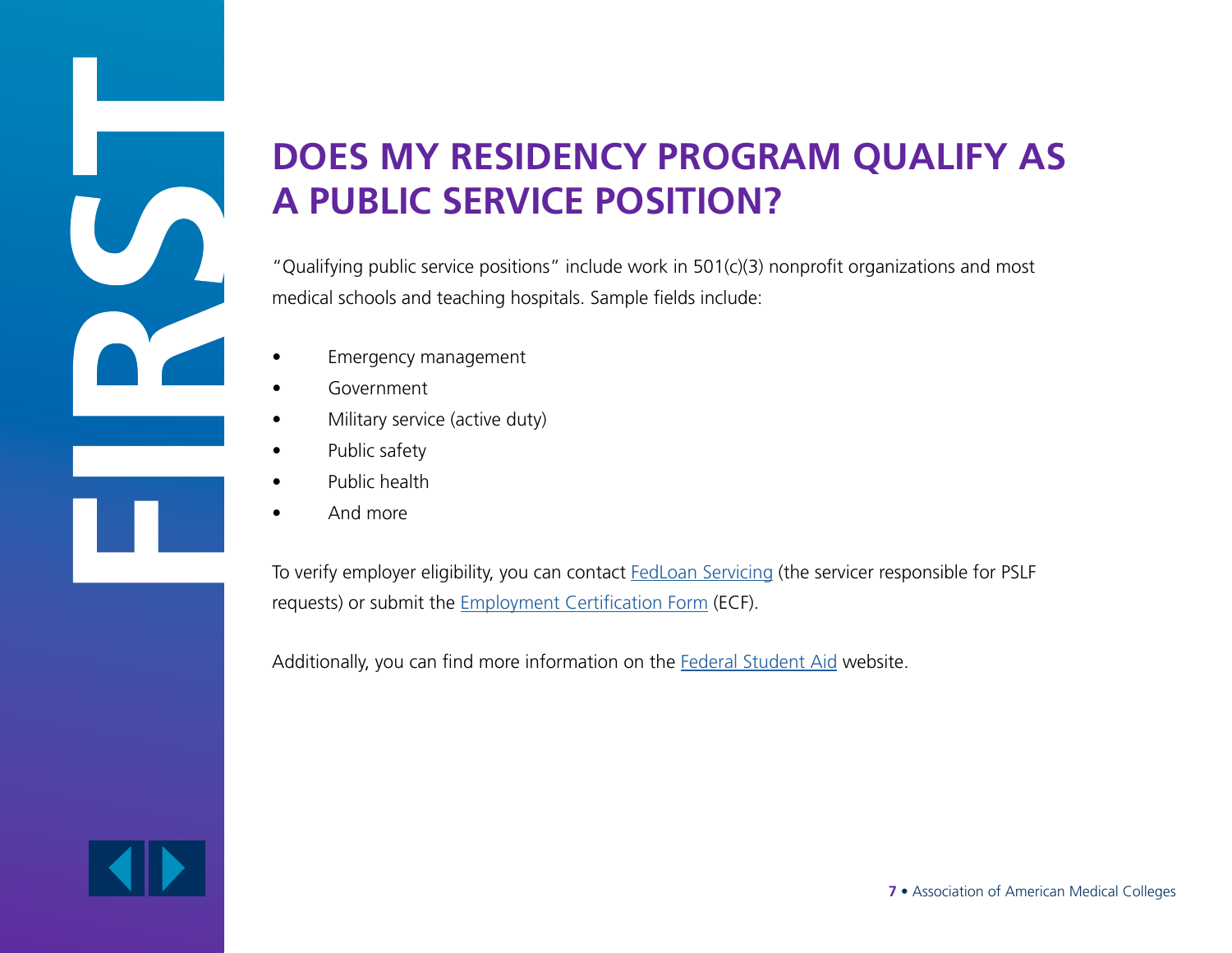## <span id="page-7-0"></span>**WHAT STEPS SHOULD I TAKE TO HELP ENSURE ELIGIBILITY FOR PSLF?**

**STEP ONE:**

Request an income-driven repayment plan (IBR/PAYE/ICR) from your servicer(s). ([studentloans.gov](http://studentloans.gov))

- These income-driven repayment plans qualify for the PSLF program and offer the lowest monthly payment compared with traditional repayment plans:
	- o Income-Based Repayment (IBR)
	- o Pay As You Earn (PAYE)
	- o Income-Contingent Repayment (ICR)

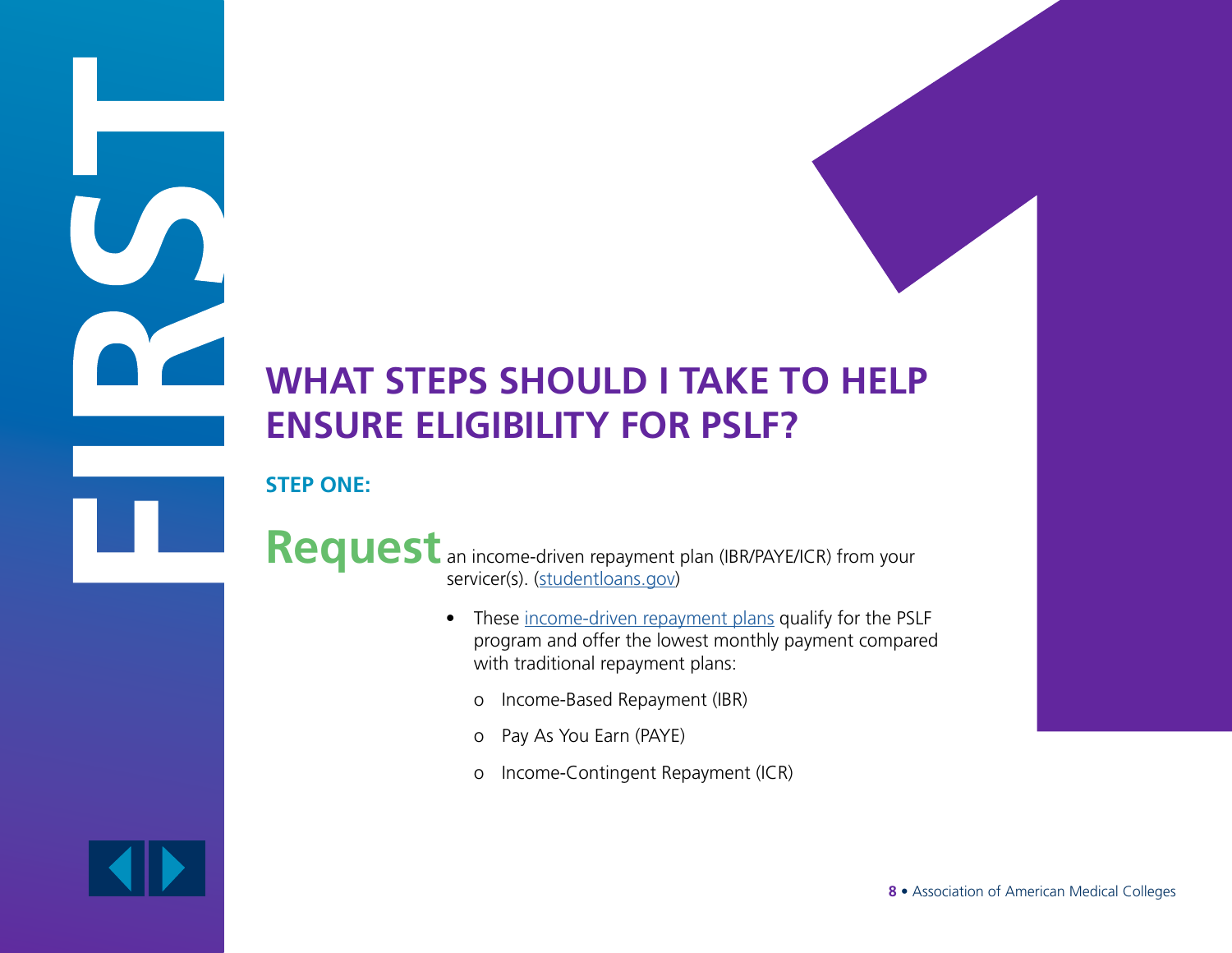## **STEP TWO:**

Apply to consolidate your FFEL/Perkins Loans when you separate from school (skip this step if you only have Direct Loans).

- Apply to consolidate the FFEL/Perkins Loans at [studentloans.gov](http://studentloans.gov)
- Indicate your interest in PSLF by completing the [Employment Certification Form](http://www.myfedloan.org/manage-account/loan-forgiveness-discharge-programs/public-service-loan-forgiveness.shtml) (ECF)
- [Select FedLoan Servicing](http://www.myfedloan.org/index.html) as your servicer
- Establish an online account with FedLoan Servicing to track your application and payments (highly recommended)

**TIP:** Because processing a consolidation loan can take 30 to 60 days, request that processing begin a month or two before your grace period is over so that payments are not due before the consolidation is disbursed.

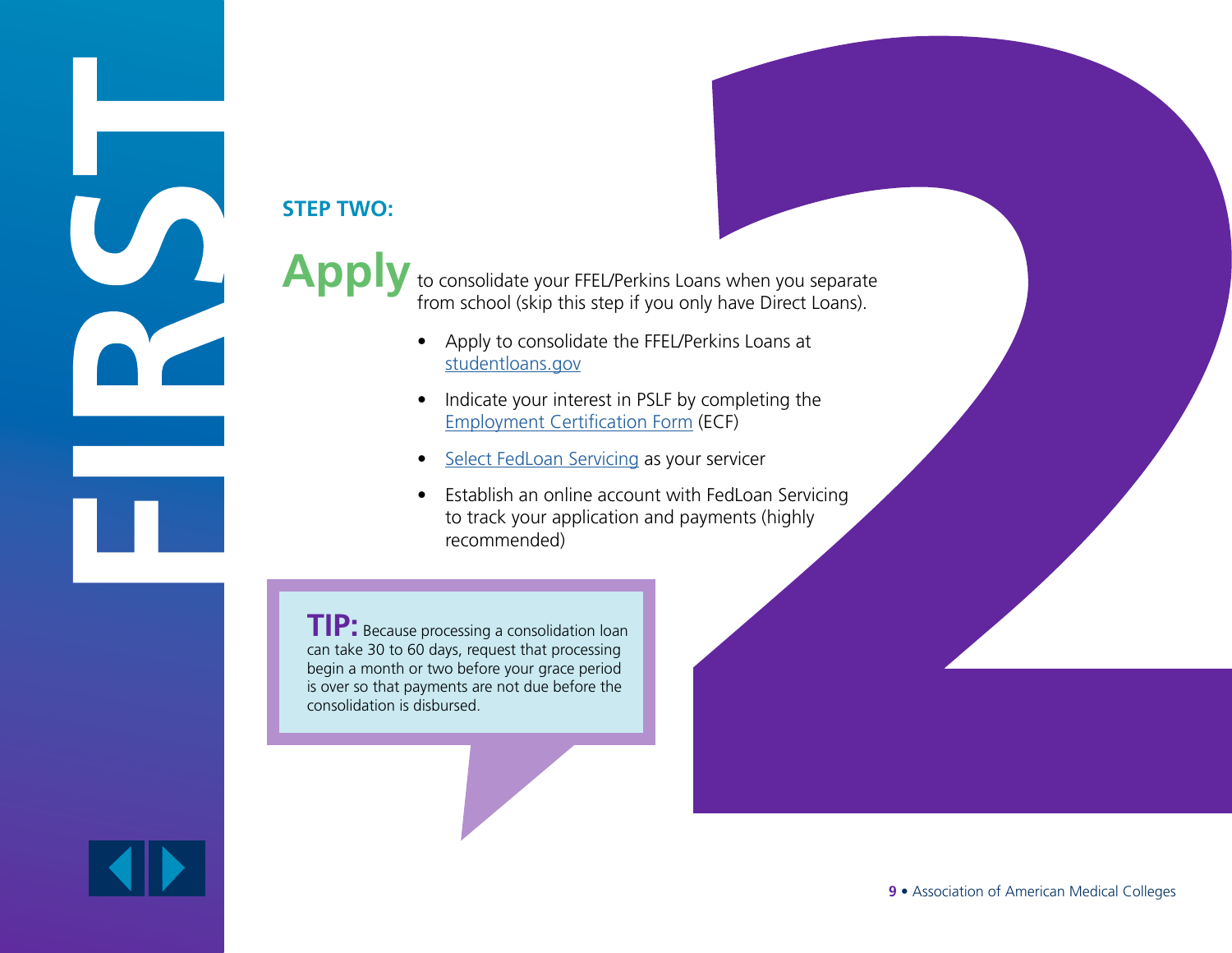#### **STEP THREE:**

Keep track of your eligibility by using the **Employment** [Certification Form](http://www.myfedloan.org/manage-account/loan-forgiveness-discharge-programs/public-service-loan-forgiveness.shtml) (ECF), starting with your first full-time residency position.

- Submitting an ECF to FedLoan Servicing allows you to receive a confirmation of qualifying employment and Direct Loan payment eligibility.
- When you submit the ECF, all of your existing Direct Loans will be transferred to FedLoan Servicing. You may view your progress toward forgiveness through your online FedLoan Servicing account.
- FedLoan Servicing recommends that you submit the ECF annually to help you keep track of your 120 qualifying payments necessary to apply for PSLF.
- If you do not submit the ECF (either annually or with each new employer), you will still be required to submit a form for each qualifying employer at the time you apply for forgiveness.
- At least 10 years of employment with an approved qualifying public service employer, while you are making qualifying payments is required. Employment may be with multiple employers, and employment does not need to be consecutive or with the same employer for all 10 years.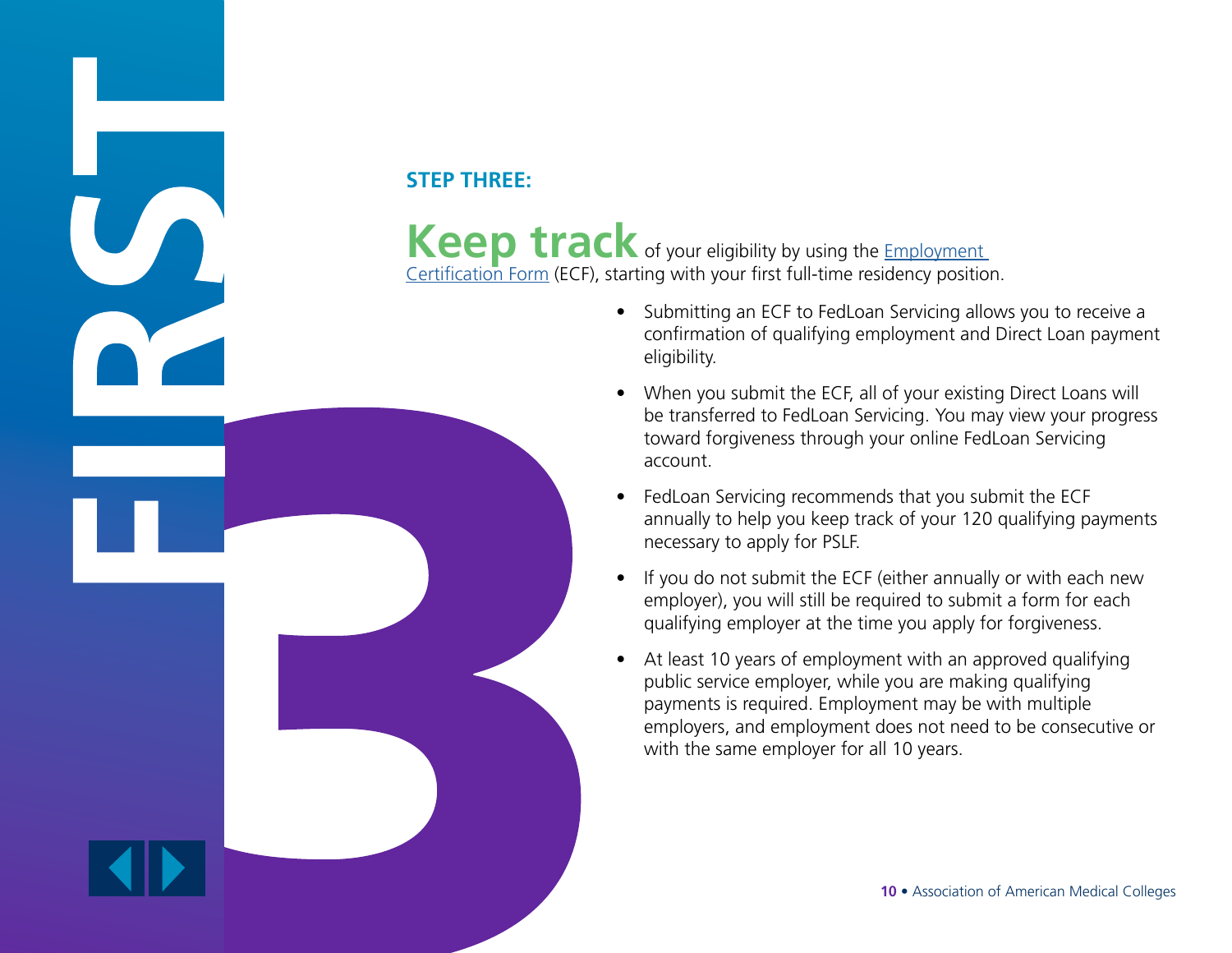

Make your on-time, required IBR/PAYE/ICR payments.

- For most Direct Loans, you will get a six-month grace period that begins the day after you graduate, leave school, or drop below half-time status. You must start making payments as soon as your grace period ends.
- If you make a payment that is less than what you are required to pay for that month, it will not count as one of the 120 qualifying payments.
- You must make separate, on-time monthly payments. Lumpsum payments or advance payments for future months do not count as qualifying payments.
- On-time payments are those received by the servicer no later than 15 days after the scheduled payment due date.
- Only qualifying payments made after October 1, 2007, count toward PSLF.
- Only payments made on your Direct Consolidation Loan while employed by a qualifying public service organization will count toward the required 120 monthly payments. Payments made on other federal loans prior to consolidation do not count toward the required 120 monthly payments.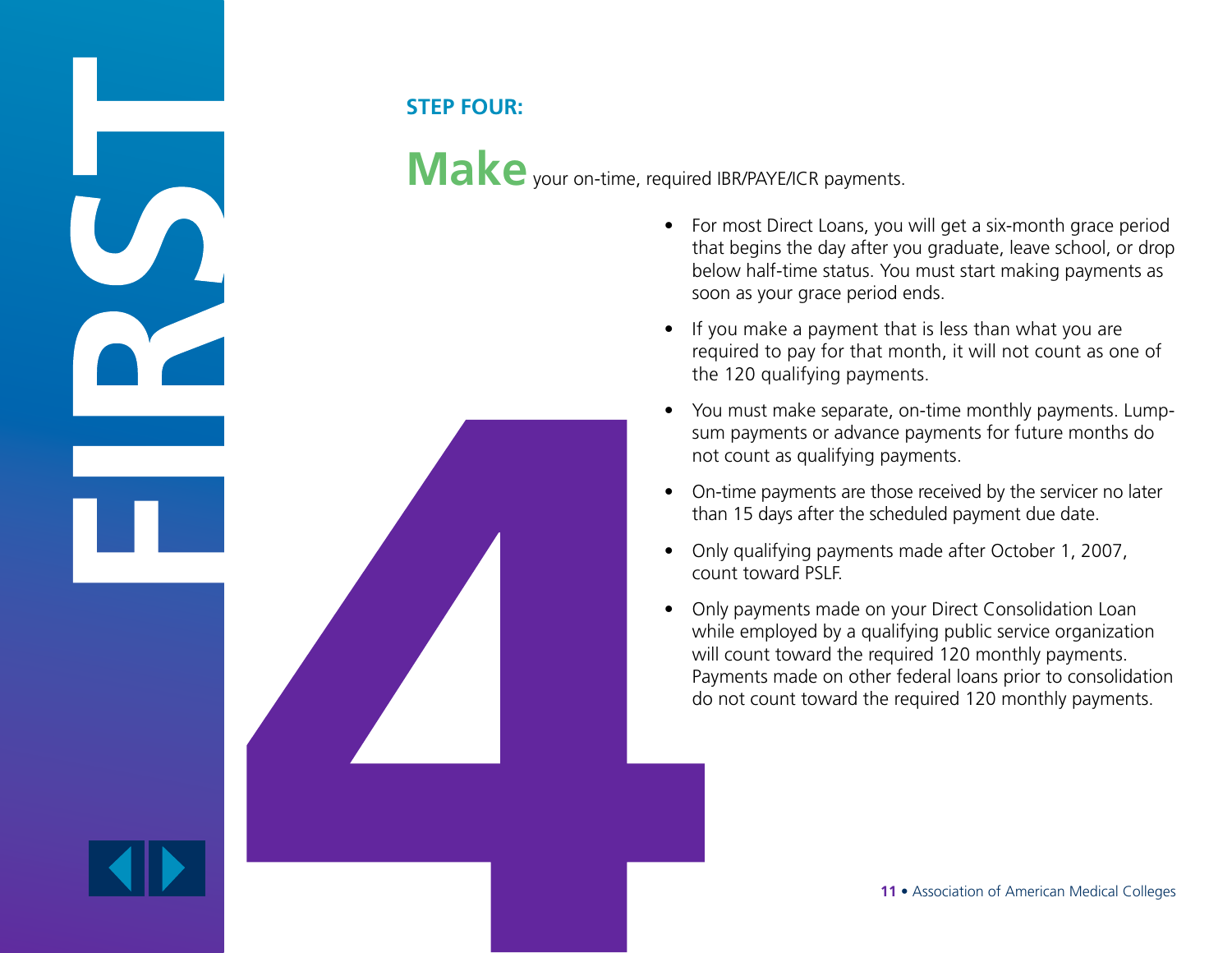#### **STEP FIVE:**

Apply for PSLF after you make your 120th qualifying payment.

- You must be working for a qualified public service organization **at the time you submit the application** for forgiveness and **at the time the remaining balance on your loan is forgiven.**
- If you ultimately do not meet the eligibility requirements for PSLF, you will be responsible for repaying the balance of your loan.
- Student loan amounts forgiven under PSLF are not considered income for tax purposes and, therefore, are nontaxable.